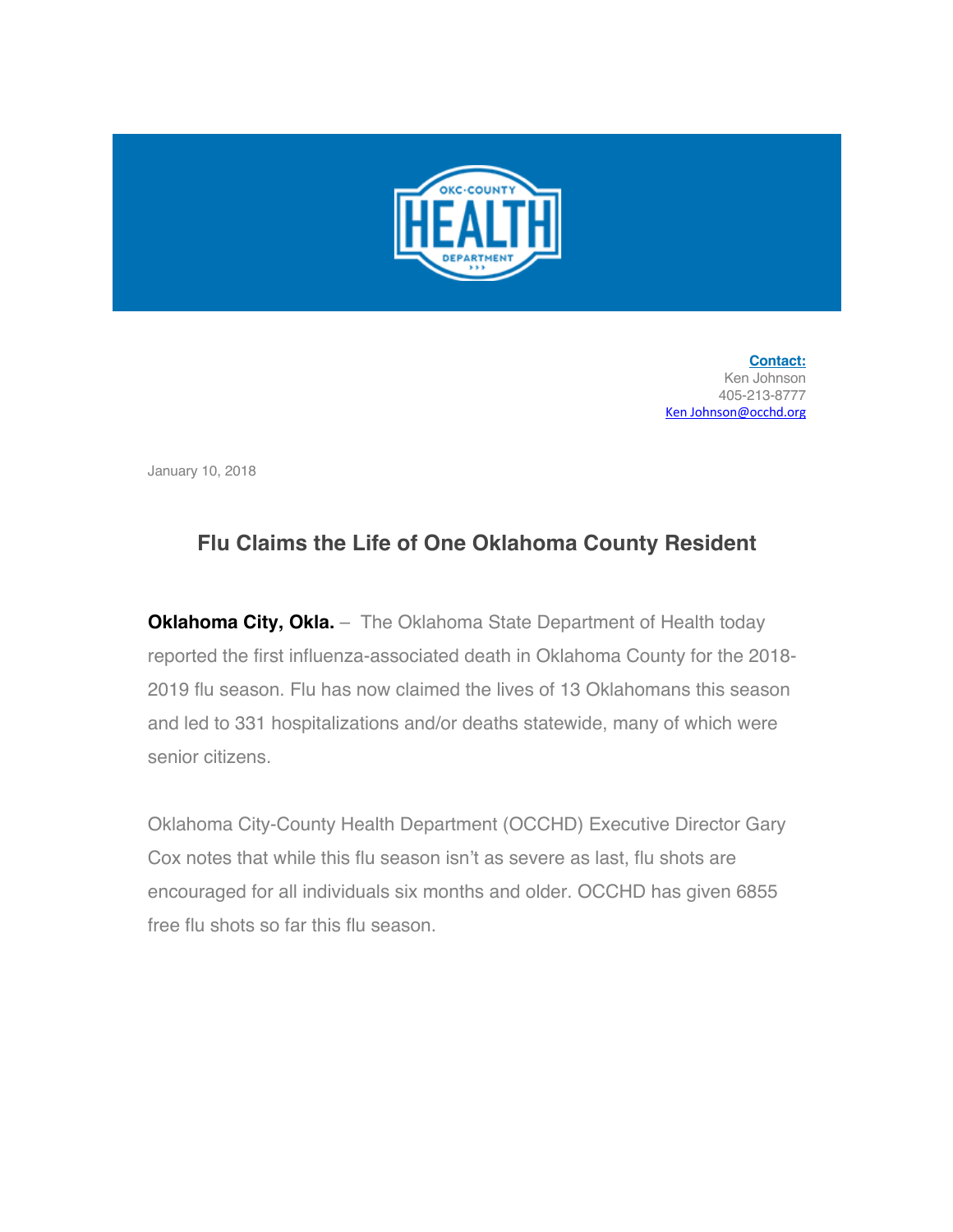"There is still time to get a free flu shot before the flu season peaks as individuals who get the flu vaccine are not only protecting themselves, but family members, and even co-workers," said Cox. "The flu vaccine can keep you from getting the flu, make the illness less severe if you do get it, and keep you from spreading the virus."

Free flu shots are still available at all three Oklahoma City-County Health locations Mondays through Thursday from 8:00 a.m. - 4:00 p.m. and Fridays from 8:00 a.m. to noon.

OCCHD reminds the public that it takes about two weeks to be fully protected from the vaccine.

## **Flu Prevention Tips:**

- **Get a Flu Shot**
- **Washing hands and covering coughs and sneezes.**
- **Avoid close contact with people who are sick.**
- **Stay home when you are sick.**
- **Cover your mouth and nose when coughing or sneezing.**

For more information, please visit www.occhd.org or click the icons below to follow us on social media.